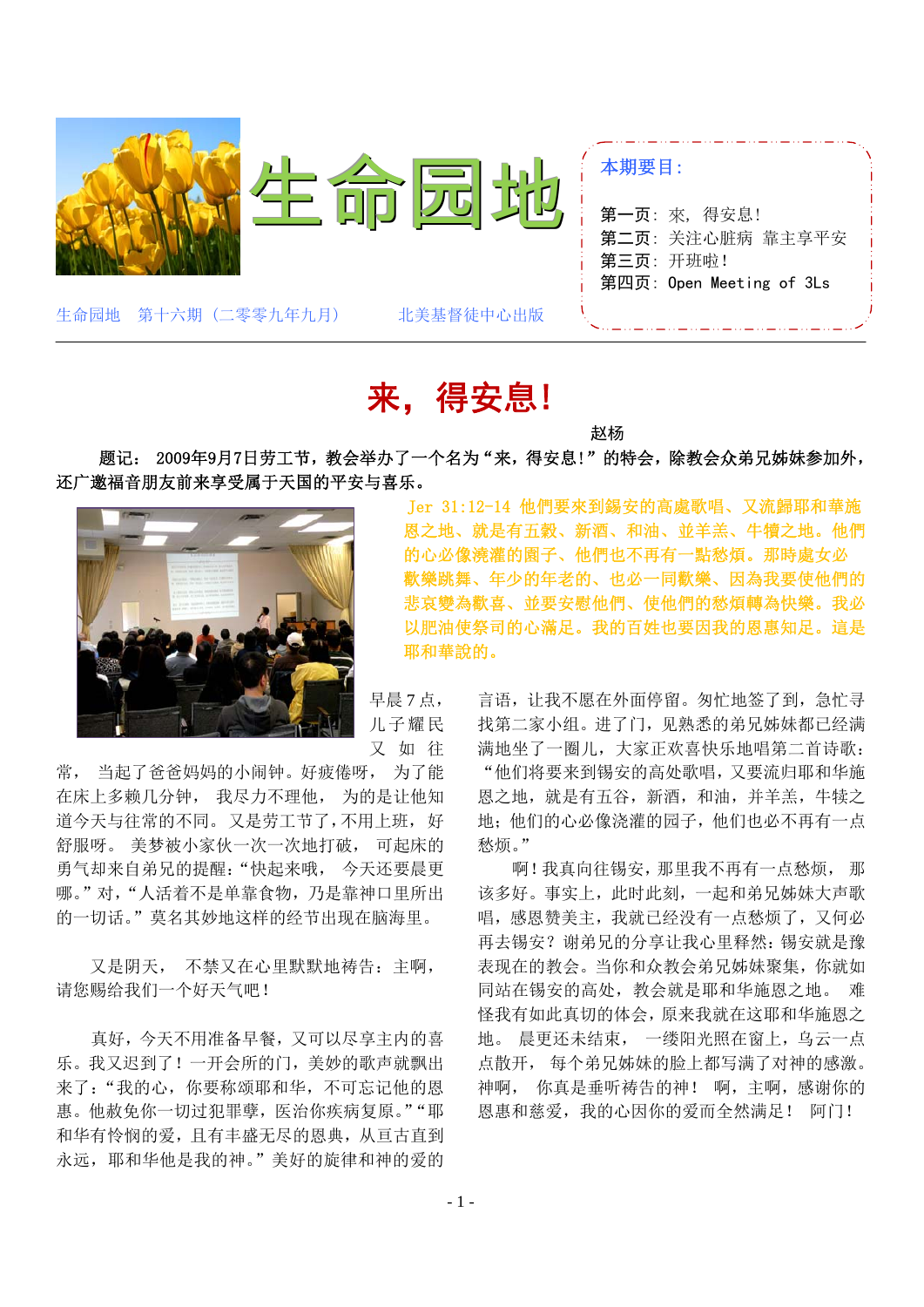### 关注心脏病 靠主享平安



编者语:在加拿大,每年大约有十万人因心 脏病而到医院求诊。心脏病已严重影响了患者的 正常生活,甚至危及生命。鉴于此,教会在 9 月 7 日的特会中,专门组织了几位有深厚医学背景 的弟兄姊妹给大家上了一堂心脏病专业知识课, 希望能提醒大家关注心脏病,选择健康的生活方 式。同时,教会也希望能够帮助弟兄姊妹以及福 音朋友关注灵里的健康,从而能够享受主里的平 安。以下是一组有关心脏病的信息,供弟兄姊妹 们参考。

### 心臟病徵狀

心臟與人一樣,有病未必一定有徵狀可以看到,但部 份人的身體會發出警號,要主人留意。

- 氣促、出汗
- 胸痛、心悸
- 頭痛、頭暈
- 疲倦
- 水腫
- 腿肌痛
- 昏厥
- 心絞痛

● 心律紊亂--即心跳不正常, 可以是心跳次數維持 正常水平但呈不規則頻率﹑過慢或過快等。

● 心力衰竭--心臟因長期不能發揮正常功能, 以致 有呼吸急促﹑下肢水腫,平臥時呼吸困難,皮膚呈紫 色,血壓下降,身體冰冷﹑出汗,甚至休克。

● 猝然死亡

### 預防心臟病

- 治療及預防高血壓、膽固醇和糖尿病
- 健康的生活習慣

以清淡的飲食為原則,少吃含高糖分﹑鹽分﹑脂肪和 膽固醇的食物,可減低罹患高血壓﹑糖尿病等的機 會。

- 戒煙戒酒
- 保持心情輕鬆愉快

● 控制體重,因肥胖會令心臟負荷增加,生病的機 會自然高些。

● 定期檢查,可以及早發現病情,儘早治療。

● 適量運動

適量運動能幫助強化心臟,亦可消耗脂肪,但運動量 不能超過身體負荷,否則可能會令心臟負荷過重,出 現急性心臟病病發。心跳速度可以做運動量的指標, 一般而言,運動時的心跳應該是最高心跳的 60-80%, 這樣便不會危險。最高心跳率的計法是(220-年齡)。 若本身已有長期病的人,應該向醫生請教哪種運動較 適合。



以上信息由刘珏姊妹提供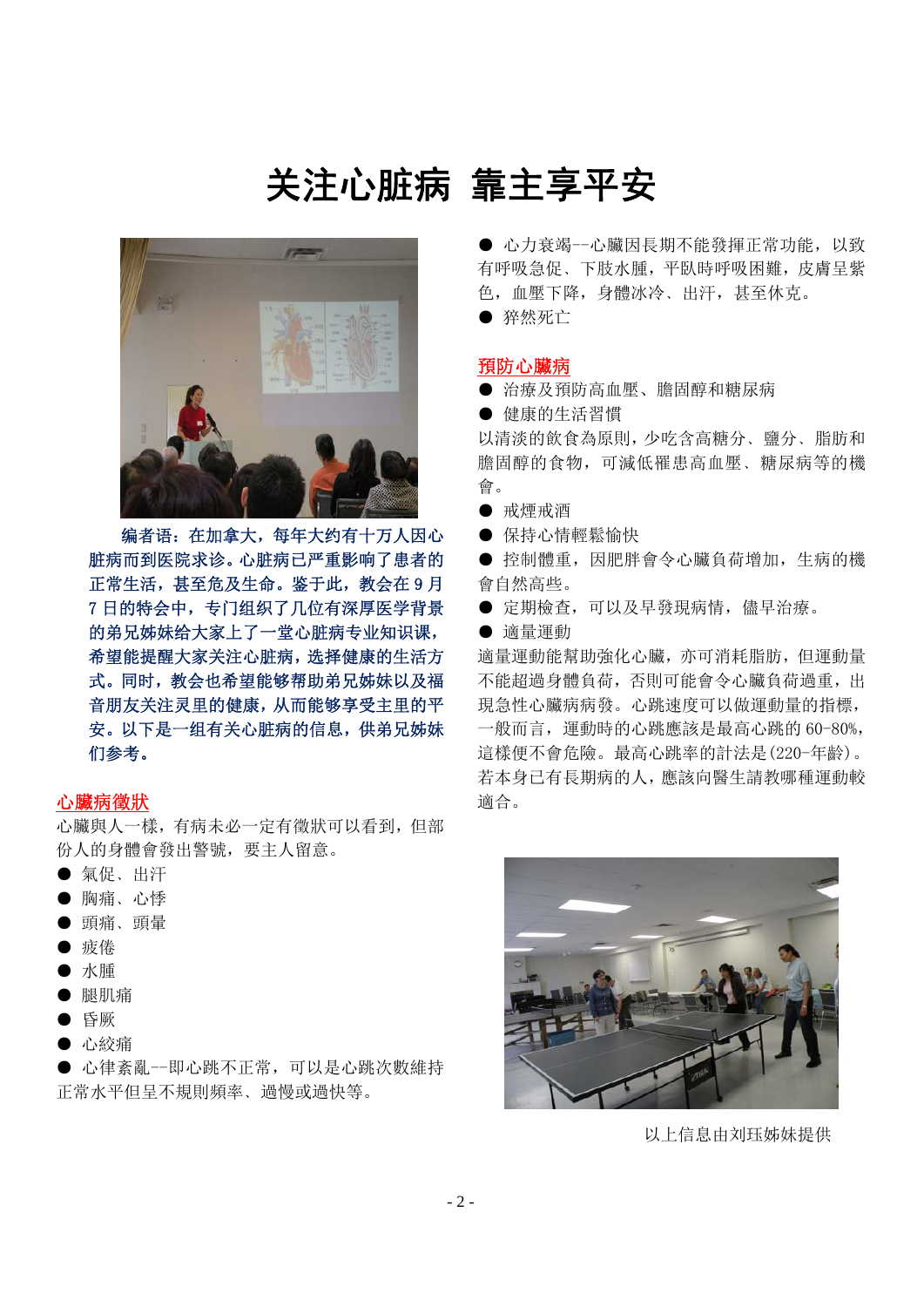**Little Shepherd**



开 班 啦!

### 刘献伟

 九月的温哥华, 秋高气爽, 气候宜人。 在这 个美好的季节里, 我们教会的儿童班迎来了新学期 的开始。九月五日, 一场别开生面的开学仪式在教 会正式举行。这次的儿童班, 按照孩子们年龄的不 同, 分为三个班,并且给每个班起了不同的名字。3 岁至 5 岁, 为小班,称为"小牧童"班; 6 岁至 8 岁,为中班, 称为"小勇士"班; 9 岁至 12 岁, 为 大班, 称为"小管家"班。每个班级,都有自己不 同的形象设计, 并且有着不同的意义。比如, 小牧 童是为了培养孩子们善良, 坚韧, 恩慈相待别人的 含义;小勇士则是寓意着他们坚强,勇敢,敢于迎接 挑战的品德; 小管家是为了让他们成为神的有智慧 的管家。教会还为每个班级都配备了 3-4 位老师, 每



班,具有不同的意义。早在今年7月份开始,为了能 够在孩童们的培育上更进一步,使这些孩子们长大能 够成为神有用的器皿,教会就陆续召集一些有志愿服 侍孩童的姐妹,多次开会, 确定培养目标,制定教 材内容,力求在形式上丰富多样,在内容上别具一格。 在教材方面,为了和主日的内容区别开来,主要集中 在孩子们的性情,个性和行为的培养上。

在这次开学仪式上,还为孩子们佩带了印有班级 图案及孩子们名字的漂亮的名签。 最为生动有趣的 场面是 JEFF 和 DAISY 带领大家学唱《哈利路亚, 阿门》。他们寓教于乐,声情并茂的教唱给孩子们留 下了很深的印象。 连仅仅二岁的 ELISA 都学会了 "哈利路亚, 赞美主"。另外,教会的老弟兄, 也 是儿童班的主要倡导者, 陈惠忠弟兄还带领孩子们 认识了各位老师。

最后,开学仪式在华玲姊妹(以前曾服侍过多年 儿童班的老师)对孩子们无限的厚望中结束。

### **Little Stewards**



- 3 -

周六轮